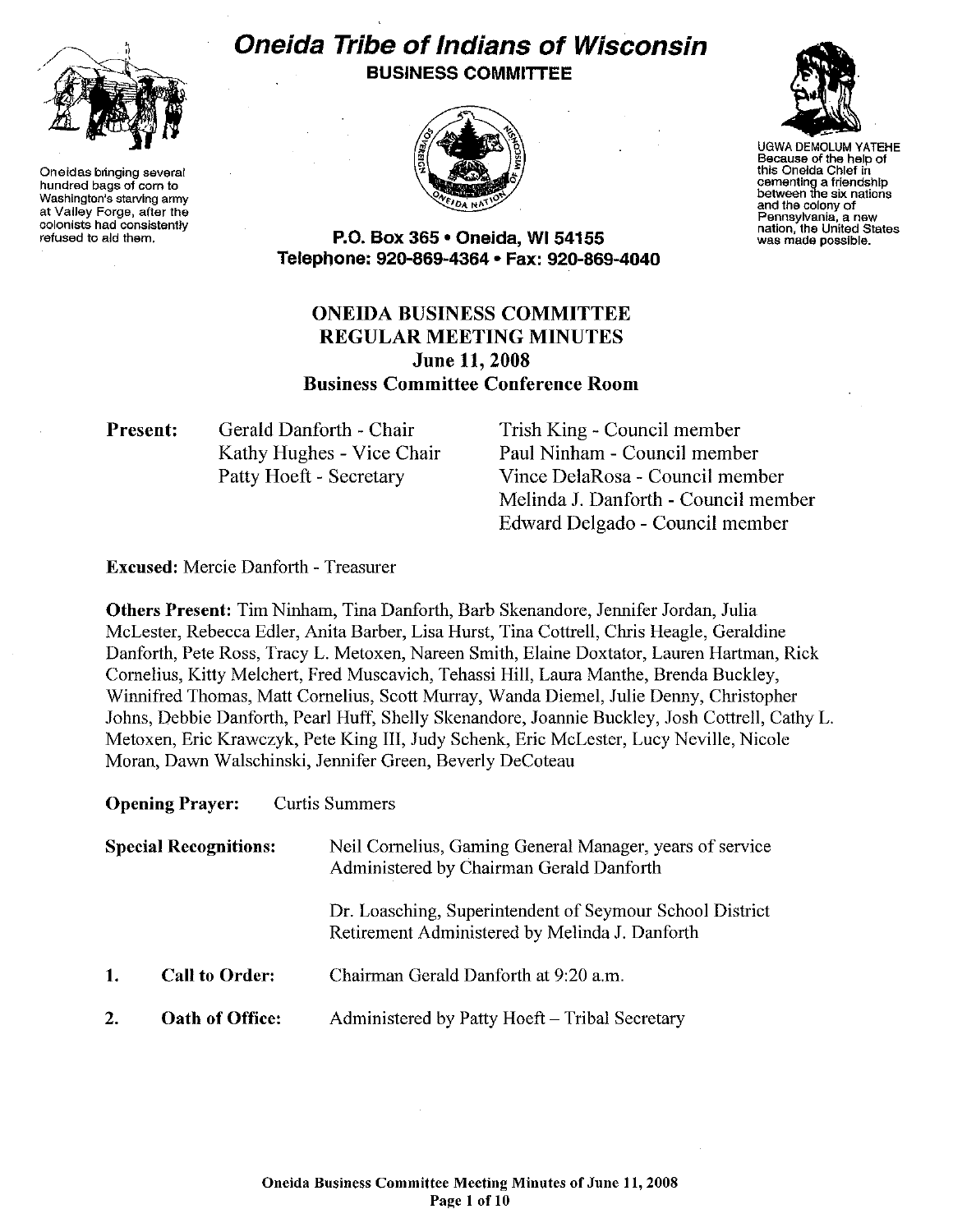#### Environmental Resource Board

Richard Baird - not present Nicole Moran- present Tom Oudenhoven - present Jennifer Jordan - present

#### Library Board

Lori Elm - present

#### 3. Approval of the Agenda a. Additions - none

b. Deletions- From Request: #8 RE: Judy Cornelius petition, Executive Session New Business Request #2 RE: Complaint regarding an Oneida Police Commissioner, Executive Session New Business Request #3 RE: Complaint of an Oneida Business Committee member

c. Moves – From Regular Session Request  $#11$  RE: Finalizing the Tribal Audit to Executive Session Audit #3

Action: Motion by Kathy Hughes to approve the agenda with the changes, seconded by Patty Hoeft. Motion carried unanimously.

### 4. Minutes to be Approved

April 30, 2008 Business Committee Minutes

Action: Motion by Vince DelaRosa to approve the April 30, 2008 Business Committee minutes, seconded by Paul Ninham. Motion carried unanimously.

May 14,2008 Business Committee Minutes

Action: Motion by Melinda J. Danforth to approve the May 14, 2008 Business Committee minutes, seconded by Paul Ninham. Motion carried unanimously.

May 28, 2008 Business Committee Minutes

Action: Motion by Paul Ninham to approve the May 28, 2008 Business Committee minutes, seconded by Vince DelaRosa. Motion carried unanimously.

May 30, 2008 Special Business Committee Minutes

Action: Motion by Kathy Hughes to approve the May 30, 2008 Special Business Committee minutes, seconded by Paul Ninham. Motion carried unanimously.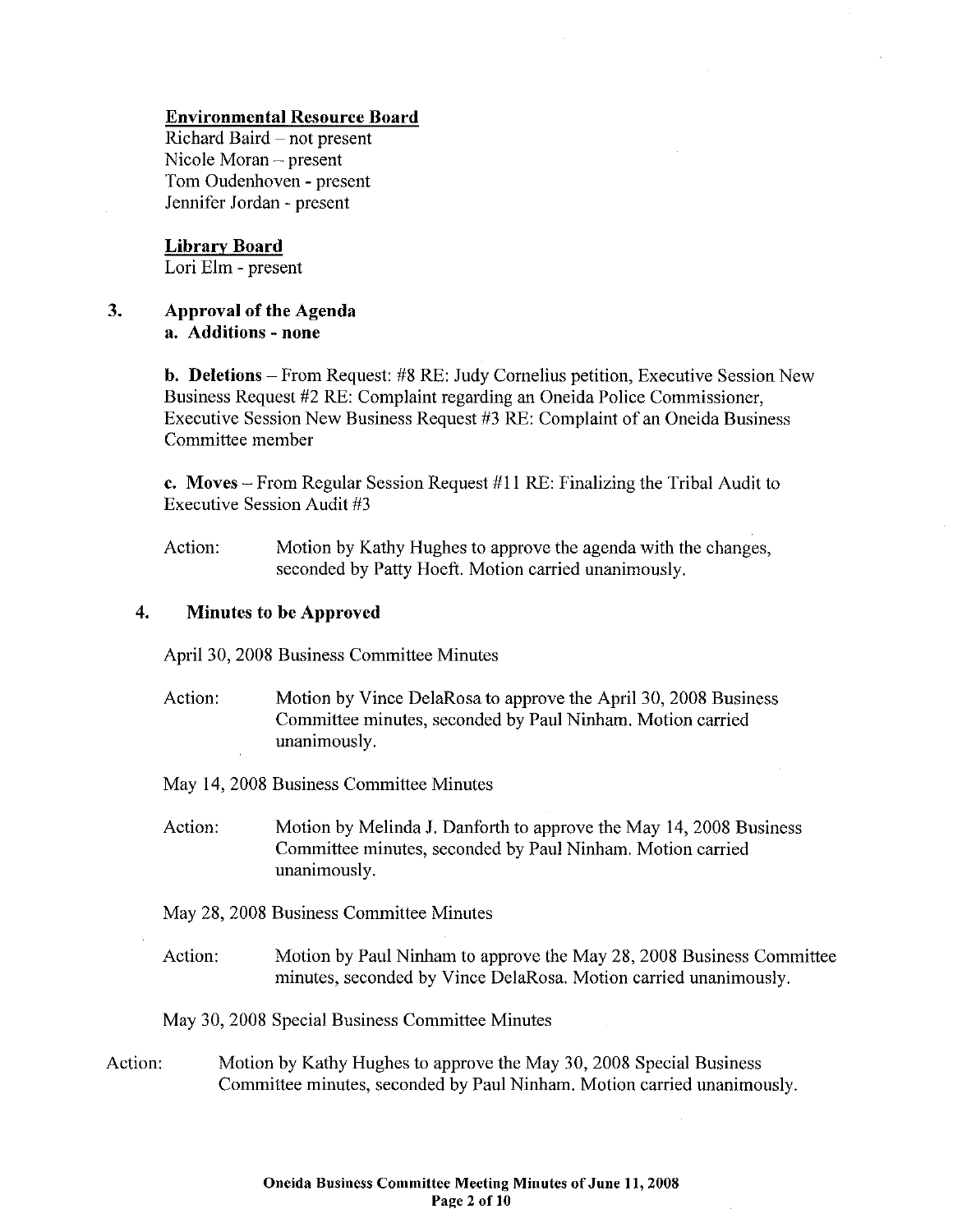#### 5. Tabled Business

I. Gerald Danforth RE: Approve Recommendation Child Protective Board

Action: Remains on table.

#### 6. Reports

- a. Ombudsman (Monthly) Matt Cornelius (Submitted)
- Action: Motion by Kathy Hughes to approve the Ombudsman monthly report, seconded by Paul Ninham. Motion carried unanimously.
- Action: Motion by Ed Delgado to direct the Secretary's Office to research the status of Health board and Anna John Nursing Home board and be brought back to the June 25, 2008 Business Committee meeting, seconded by Patty Hoeft. Motion carried unanimously.
- b. North American Indigenous Games (Monthly) Scott Murray (Submitted)
- Action: Motion by Trish King to approve the North American Indigenous Games monthly report, seconded by Ed Delgado. Motion carried unanimously.

### 7. Travel Reports- none

## 8. Follow up Reports/BC Directives from Previous Meetings

| 1. | Debbie Thundercloud | RE: Oneida Nation farm to be realigned       |
|----|---------------------|----------------------------------------------|
|    |                     | under the Enterprise Division and the        |
|    |                     | Business Development Unit to be realigned    |
|    |                     | under the C.F.O. per the 3//8/08 B.C. action |
|    |                     | at the 3/8 Planning Committee Mtg.           |

- Action: Motion by Kathy Hughes to defer the request to the June 25 Business Committee meeting, seconded by Paul Ninham. Motion carried unanimously.
- 2. Patty Hoeft RE: Petition to Increase the Education Scholarship
- Action: Motion by Patty Hoeft to defer the petition regarding increasing the Education Scholarship to the June 25 Business Committee meeting, seconded by Paul Ninham. Motion carried unanimously.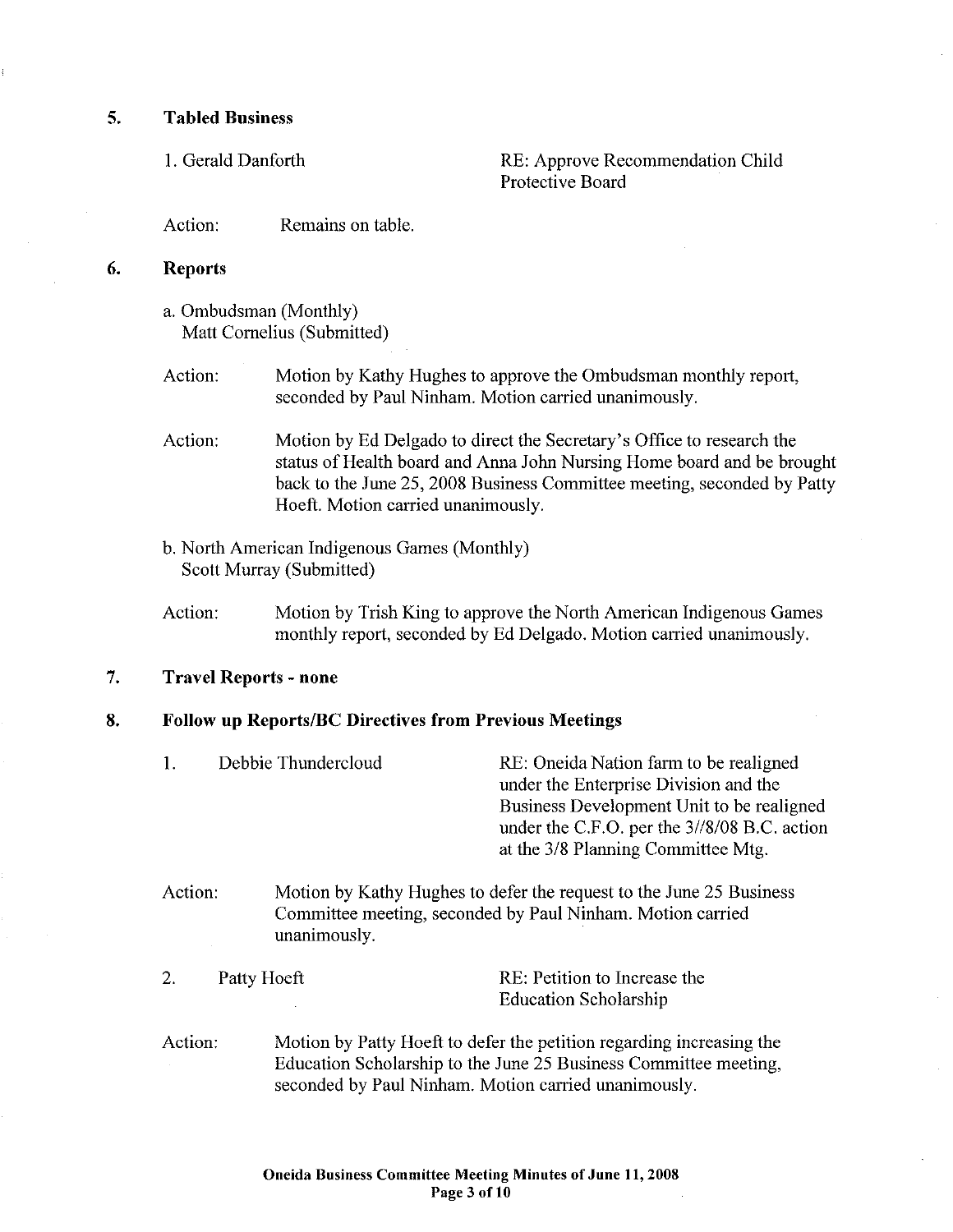3. Vince DelaRosa RE: Approval of Stand Alone Policy For Business Committee Political Appointments

Action: Motion by Trish King to move the Stand Alone Policy for Business Committee Political Appointments to the Legislative Operating Committee, seconded by Vince DelaRosa. Motion carried unanimously.

4. Vince DelaRosa RE: Approval of Business Committee Assistants' Standard Employment Contract

- Action: Motion by Vince DelaRosa to delete item #4 RE: Approval of Business Committee Assistants' Standard Employment contract, seconded by Ed Delgado. Motion carried unanimously.
- 5. Vince DelaRosa RE: Approval of Standard Operating Procedures for Hiring of Business Political Appointments
- Action: Motion by Vince DelaRosa to delete item #5 RE: Approval of Standard Operating Procedures for hiring of business political appointments, seconded by Patty Hoeft. Motion carried unanimously.
- 6. Mercie Danforth RE: Purchasing and Sign Off Authority Procedures
- Action: Motion by Trish King to defer the Purchasing and Sign off Authority Procedures to the Legislative Operating Committee, seconded by Paul Ninham. Motion carried unanimously.

#### **9. New Business**

#### **a. Resolutions**

- I. Debbie Thundercloud Fred Muscavitch RE: Rescinding Fee-to-Trust Resolution dated November 21, 2007 Former Golden Pond Park II, LLC Property for an incorrect Parcel number of HB-551
- Action: Motion by Kathy Hughes to rescind fee-to-trust resolution dated November 21,2007 former Golden Pond Park II, LLC Property for an incorrect parcel number of HB-551, seconded by Trish King. Motion carried unanimously.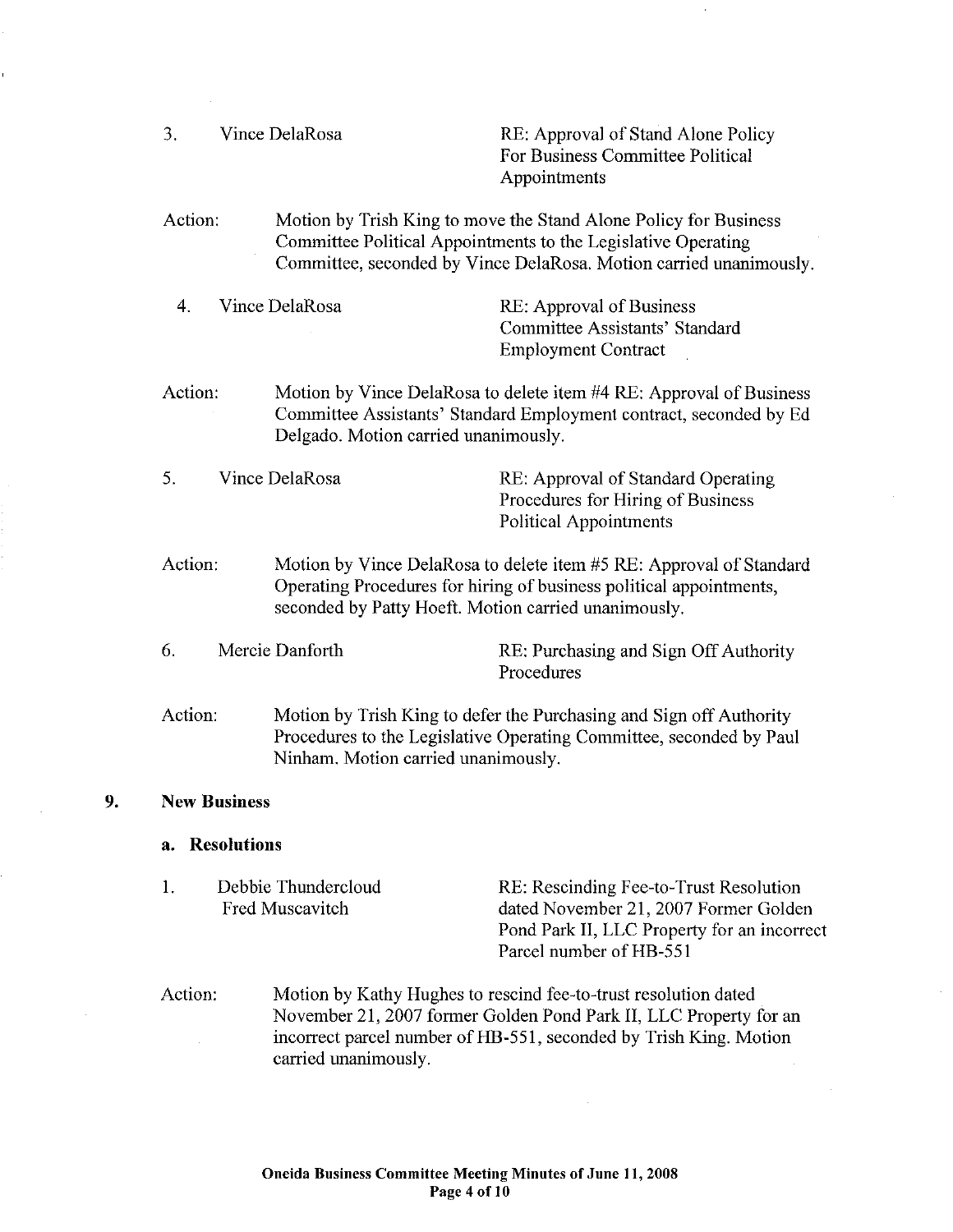2. Debbie Thundercloud Fred Muscavitch

RE: Rescinding fee-to-trust Warranty Deed dated December II, 2007 former Golden Pond Park II, LLC property for an incorrect parcel number of HB-551

- Action: Motion by Kathy Hughes to rescind fee-to-trust warranty deed dated December II, 2007 former Golden Pond Park II, LLC property for an incorrect parcel number of HB-551, seconded by Trish King. Motion carried unanimously.
- 3. Debbie Thundercloud Fred Muscavitch RE: Approve the corrected fee-to-trust resolution former Golden Pond II, LLC Property for the correct number of HB-555
- Action: Motion by Trish King to adopt Resolution 6-11-08-A corrected fee-totrust resolution former Golden Pond II, LLC property for the correct number of HB-555, seconded by Kathy Hughes. Motion carried unanimously.
- 4. Debbie Thundercloud Fred Muscavitch RE: Approve the corrected fee-to-trust warranty deed former Golden Pond Park II, LLC property for the correct parcel number of HB-555
- Action: Motion by Trish King to approve the corrected fee-to-trust warranty deed former Golden Pond Park II, LLC Property for the correct parcel number ofHB-555, seconded by Kathy Hughes. Motion carried unanimously.
- 5. Patty Hoeft RE: Approval of support for the Fox Valley American Indian Center
- Action: Motion by Ed Delgado to adopt Resolution 6-11-08-B Support for the American Indian Center of Fox Valley and Oneida Business Committee support the efforts of the director of Goodwill Industries of North Central Wisconsin- American Indian Center of the Fox Valley to attend Midwest Alliance Sovereign Tribes and communicate and share support from Tribes to be there, seconded by Patty Hoeft. Motion carried unanimously.
- 6. Kathy Hughes RE: Approval of the FY-2009 Self-Governance Funding Agreement with the Dept. of Health and Human Services' Indian Health Service and authorizing the Chairman to sign the FA as negotiated
- Action: Motion by Trish King to adopt Resolution 6-11-08-C FY -2009 Self-Governance Funding Agreement with the Department of Health and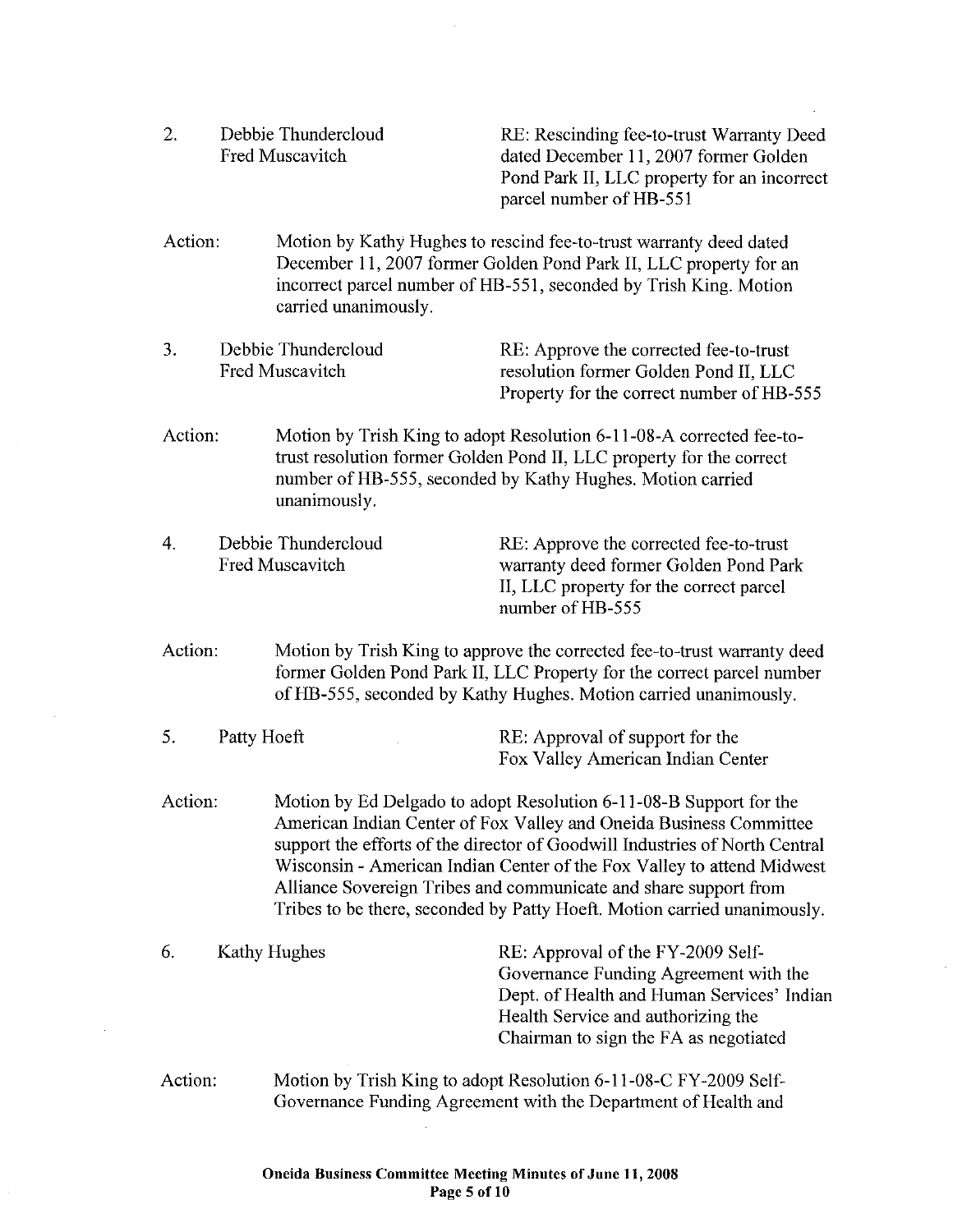Human Services' Indian Health Service, seconded by Melinda J. Danforth. Motion carried unanimously.

 $\sim$ 

 $\bar{\omega}$ 

 $\mathcal{A}^{\mathcal{A}}$ 

# b. Requests

 $\hat{\mathcal{A}}$ 

| $\mathbf{1}$ |            | Debbie Thundercloud                                                                                                                                                                                        | RE: Approval of the Indian Housing Plans<br>(IHP) for the years $2003-2007$                                                                                                                                                                                                                                                                                           |  |
|--------------|------------|------------------------------------------------------------------------------------------------------------------------------------------------------------------------------------------------------------|-----------------------------------------------------------------------------------------------------------------------------------------------------------------------------------------------------------------------------------------------------------------------------------------------------------------------------------------------------------------------|--|
| Action:      |            |                                                                                                                                                                                                            | Motion by Patty Hoeft to direct the General Manager to start reviewing the<br>amendments of the Indian Housing Plans for the years 2003-2007 with the<br>Business Committee starting on June 13, seconded by Vince DelaRosa.<br>For: Patty Hoeft, Ed Delgado, Kathy Hughes, Vince DelaRosa, Melinda J.<br>Danforth, Paul Ninham. Opposed: Trish King. Motion carried. |  |
| 2.           |            | Debbie Thundercloud                                                                                                                                                                                        | RE: Approval of the Indian Housing Plans<br>(IHP) for the year 2008                                                                                                                                                                                                                                                                                                   |  |
| Action:      |            | Ninham. Opposed: Trish King. Motion carried.                                                                                                                                                               | Motion by Patty Hoeft to direct the General Manager to start reviewing the<br>new Indian Housing Plans for the year 2008 with the Business Committee<br>starting on June 13, seconded by Vince DelaRosa. For: Patty Hoeft, Ed<br>Delgado, Kathy Hughes, Vince DelaRosa, Melinda J. Danforth, Paul                                                                     |  |
| 3.           |            | Eric Krawczyk                                                                                                                                                                                              | RE: Approval of Pandemic Influenza and<br><b>Community Containment Plan</b>                                                                                                                                                                                                                                                                                           |  |
| Action:      |            |                                                                                                                                                                                                            | Motion by Kathy Hughes to defer the approval of pandemic influenza and<br>community containment plan to the June 25 Business Committee meeting<br>to bring back a cover page and to include all 38 pages of the document,<br>seconded by Vince DelaRosa. Motion carried unanimously.                                                                                  |  |
| 4.           |            | Melinda J. Danforth                                                                                                                                                                                        | RE: Approval of Joint Oneida Business<br>Committee and Oneida Gaming<br><b>Commission Quarterly minutes</b>                                                                                                                                                                                                                                                           |  |
| Action:      |            | Motion by Kathy Hughes to approve the joint Oneida Business Committee<br>and Oneida Gaming Commission quarterly minutes, seconded by Vince<br>DelaRosa. Motion carried unanimously.                        |                                                                                                                                                                                                                                                                                                                                                                       |  |
| 5.           | Ed Delgado |                                                                                                                                                                                                            | RE: Request the Oneida Business<br>Committee have access to the StrateGlobe<br>LLC contract for information                                                                                                                                                                                                                                                           |  |
| Action:      |            | Motion by Kathy Hughes to approve the request that the Oneida Business<br>Committee have access to the StateGlobe LLC contract for information,<br>seconded by Vince DelaRosa. Motion carried unanimously. |                                                                                                                                                                                                                                                                                                                                                                       |  |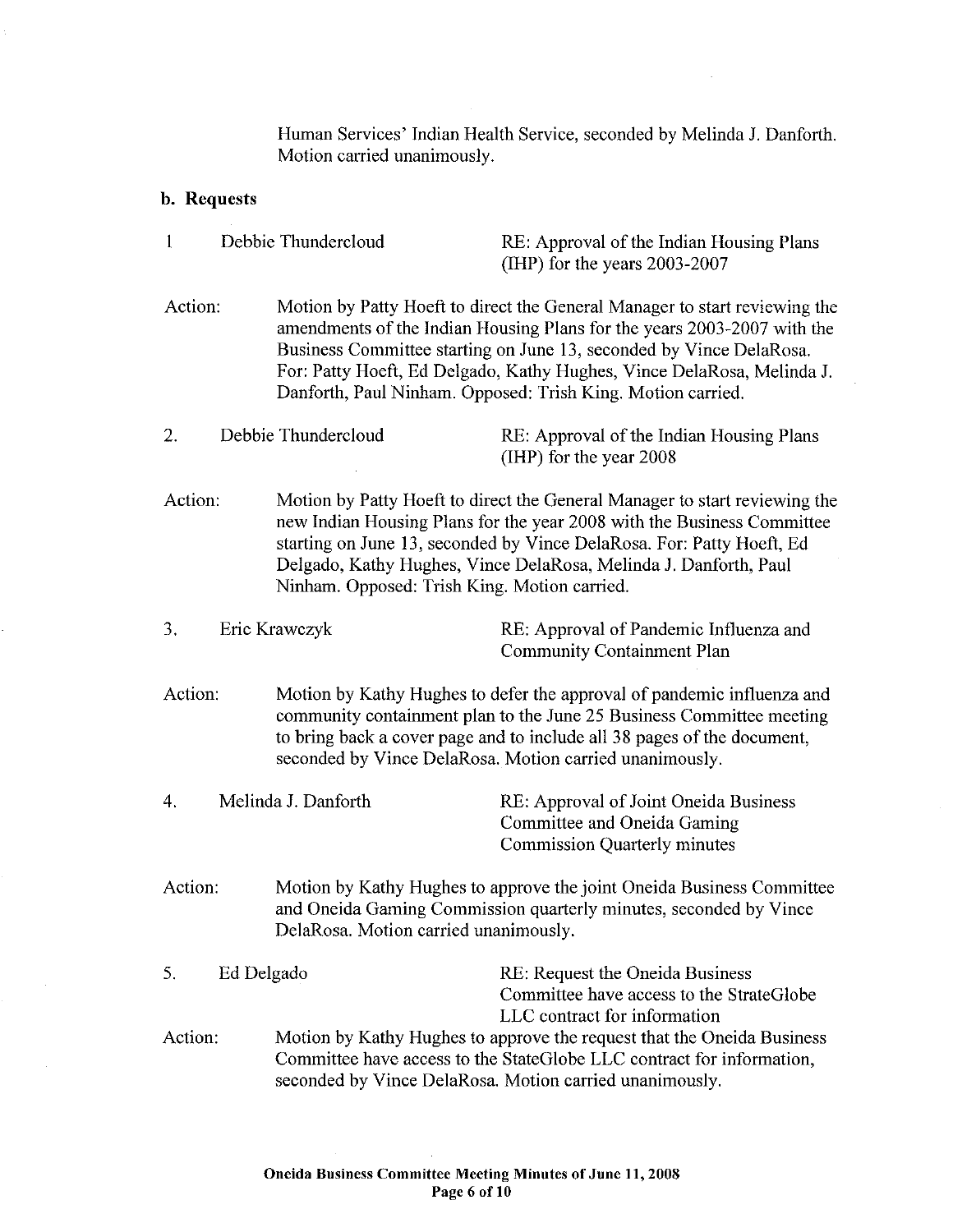| 6.      |                           | Vince DelaRosa       | <b>RE: Valiant Discussion</b>                                                                                                                                                                                                                                                                                                                                                                                                                     |
|---------|---------------------------|----------------------|---------------------------------------------------------------------------------------------------------------------------------------------------------------------------------------------------------------------------------------------------------------------------------------------------------------------------------------------------------------------------------------------------------------------------------------------------|
| Action: |                           | carried unanimously. | Motion by Patty Hoeft to direct the General Manager to bring back a<br>status report of the Valiant project to the Business Committee at the June<br>19 Business Committee retreat, seconded by Melinda J. Danforth. Motion                                                                                                                                                                                                                       |
| 7.      | Patty Hoeft               |                      | RE: Premiere Elections contract for the 2008<br><b>General Election</b>                                                                                                                                                                                                                                                                                                                                                                           |
| Action: |                           | unanimously.         | Motion by Patty Hoeft to approve the Premiere Elections contract for the<br>2008 General Election, seconded by Trish King. Motion carried                                                                                                                                                                                                                                                                                                         |
| 8.      |                           | Michael Debraska     | RE: GTC Stipend Payment                                                                                                                                                                                                                                                                                                                                                                                                                           |
| Action: |                           |                      | Motion by Trish King to defer the General Tribal Council stipend payment<br>to the Legislative Operating Committee for a meeting on June 16,<br>seconded by Vince DelaRosa. Motion carried unanimously.                                                                                                                                                                                                                                           |
| 9.      |                           | Gerald Danforth      | RE: Approve Recommendation of<br>Marjorie Skenandore-Funmaker for Oneida<br><b>Personnel Commission</b>                                                                                                                                                                                                                                                                                                                                           |
| Action: |                           | Motion carried.      | Motion by Ed Delgado to approve the appointment of Marjorie<br>Skenandore-Funmaker to the Oneida Personnel Commission, seconded by<br>Vince DelaRosa. For: Patty Hoeft, Ed Delgado, Kathy Hughes, Vince<br>DelaRosa, Melinda J. Danforth, Paul Ninham. Abstained: Trish King.                                                                                                                                                                     |
| 10.     |                           | Mercie Danforth      | RE: Like Services                                                                                                                                                                                                                                                                                                                                                                                                                                 |
| Action: |                           | unanimously.         | Motion by Vince DelaRosa to support the recommendation of the<br>Treasurer and that the Joint Executive Team bring back to the June 25<br>Business Committee meeting a timeline of how combining like services<br>and placing departments in the program areas can be accomplished and for<br>the General Manager to take the lead on this project because many of the<br>areas are under her supervision, seconded by Trish King. Motion carried |
|         | <b>b.</b> Travel Requests |                      |                                                                                                                                                                                                                                                                                                                                                                                                                                                   |
| 1.      | <b>ONCOA</b>              | Dellora Cornelius    | RE: Request procedural exception for 9<br>members, 1 coordinator to attend the<br>National Indian Commission Aging Training                                                                                                                                                                                                                                                                                                                       |

Tacoma, WA Sept. 5-9, 2008

 $\sim$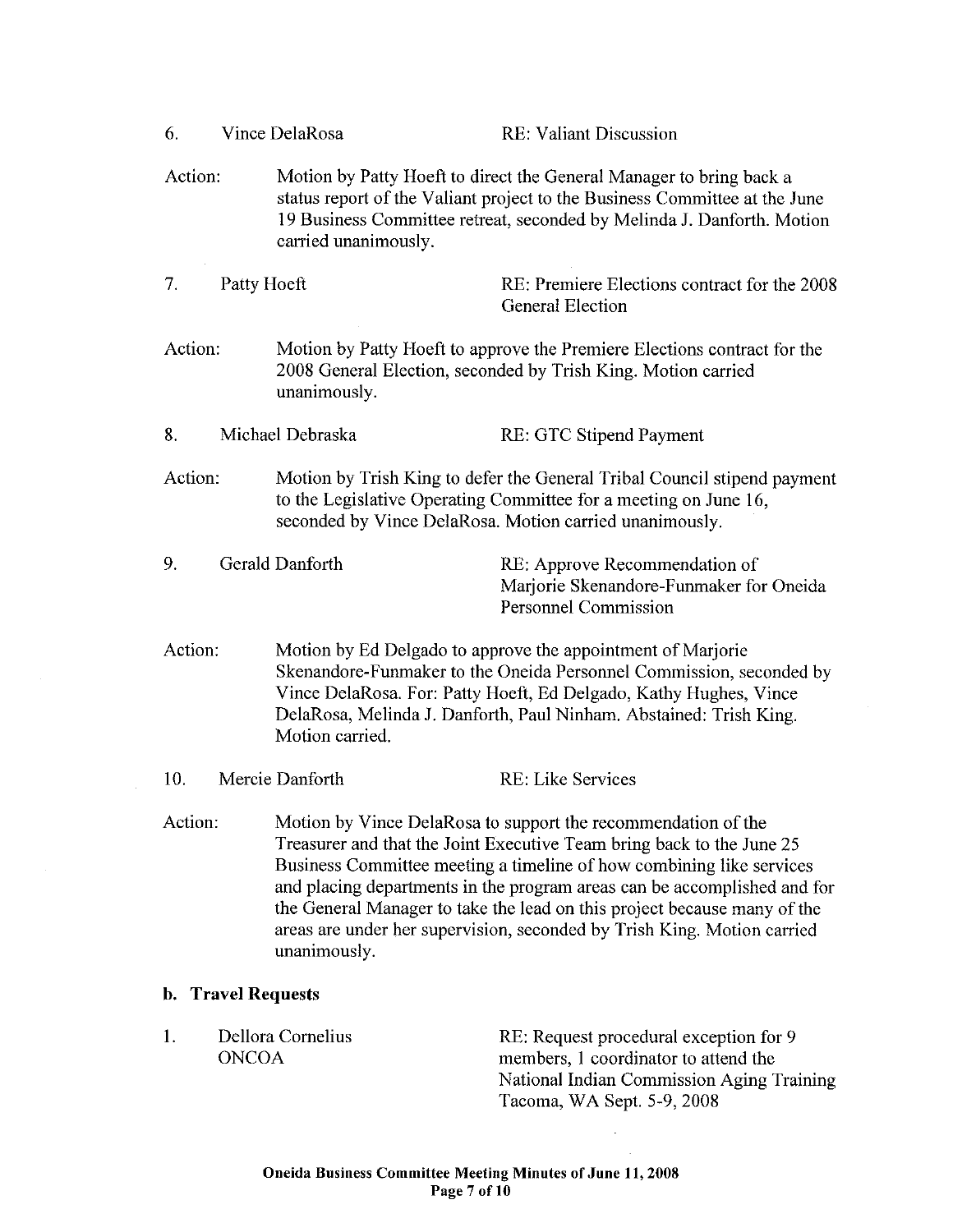Action: Motion by Trish King to approve the procedural travel request for nine members and one coordinator to attend the National Indian Commission Aging Training in Tacoma, WA Sept. 5 through 9, 2008, seconded by Vince DelaRosa. Motion carried unanimously.

#### 10. Finance Committee- none

#### 11. Legislative Operating Committee ( LOC)

- 1. Vince DelaRosa RE: Approval of LOC meeting minutes of May 19,2008
- Action: Motion by Vince DelaRosa to approve LOC meeting minutes of May 19, 2008, seconded by Trish King. Motion carried unanimously.
- 2. Vince DelaRosa **RE:** Approval of Resolution for the Business Committee Assistants Policy

Action: Motion by Vince DelaRosa to adopt the resolution for the Business Committee assistants' policy, seconded by Ed Delgado. For: Ed Delgado, Vince DelaRosa. Opposed: Patty Hoeft, Kathy Hughes, Trish King, Paul Ninham. Abstained: Melinda J. Danforth. Motion failed.

#### 12. Treasurer's Report- none

#### 13. Oneida Business Committee Planning

Approval of Business Committee Planning minutes of May 13,2008

Action: Motion by Kathy Hughes to approve the Business Committee Planning minutes of May 13, 2008, seconded by Vince DelaRosa. Motion carried unanimously.

#### 14. Executive Staff Meeting

Approval of Executive Staff minutes of May 1, 2008

- Action: Motion by Ed Delgado to approve the Executive Staff minutes of May 1, 2008, seconded by Paul Ninham. Motion carried unanimously.
- Action: Motion by Kathy Hughes to recess until 1:30 p.m., seconded by Trish King. Motion carried unanimously.

Meeting called to order at 1:35 p.m. by Chairman Gerald Danforth.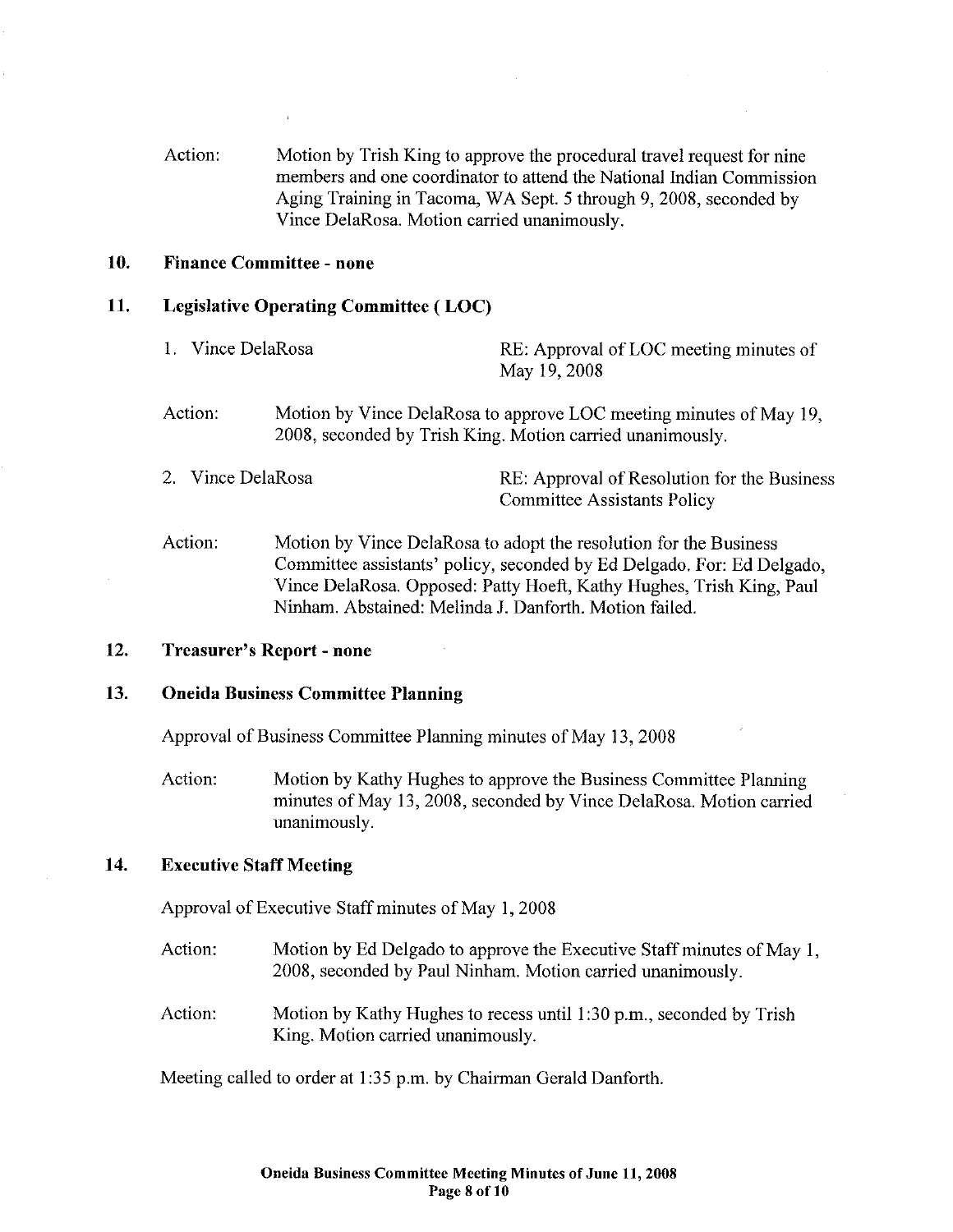### 15. Legislative Affairs Update

- 1. Seminary Road
	- a. Land Commission position
	- b. Letter from Environmental
	- c. Letter of request from Town of Oneida
- Action: Motion by Patty Hoeft to approve the recommendation of option 2 to use Oneida trust land for road construction for Seminary Road, seconded by Kathy Hughes Motion carried unanimously.
- 2. Farm Bill update
- Action: Motion by Melinda J. Danforth to accept the Farm Bill as FYI, seconded by Paul Ninham. Motion carried unanimously.

#### 16. Executive Session

- Action: Motion by Vince DelaRosa to go back into regular session at  $2:40$  p.m., seconded by Ed Delgado. Motion carried unanimously.
- a. Tabled Business none
- b. Old Business none
- c. New Business
- 1. Debbie Thundercloud RE: Strateglobe Contract update
- Action: Motion by Kathy Hughes to accept the StrateGlobe contract update as FYI with the contract terminated as of June 13, 2008, seconded Paul Ninham. Motion carried unanimously.

### d. Legislative Affairs Update

- I. Congressional Quarterly Contract
- Action: Motion by Trish King to approve the Congressional Quarterly contract, seconded by Paul Ninham. Motion carried unanimously.

#### e. Attorney Brief

- 1. Subrogated claims, Cornelius v. K-Mart Corp., eta!.
- 2. Subrogated claims, Gonzalez v. MSI Preferred Insurance Co., et a!.
- 3. Subrogated claims, McClure, et al.